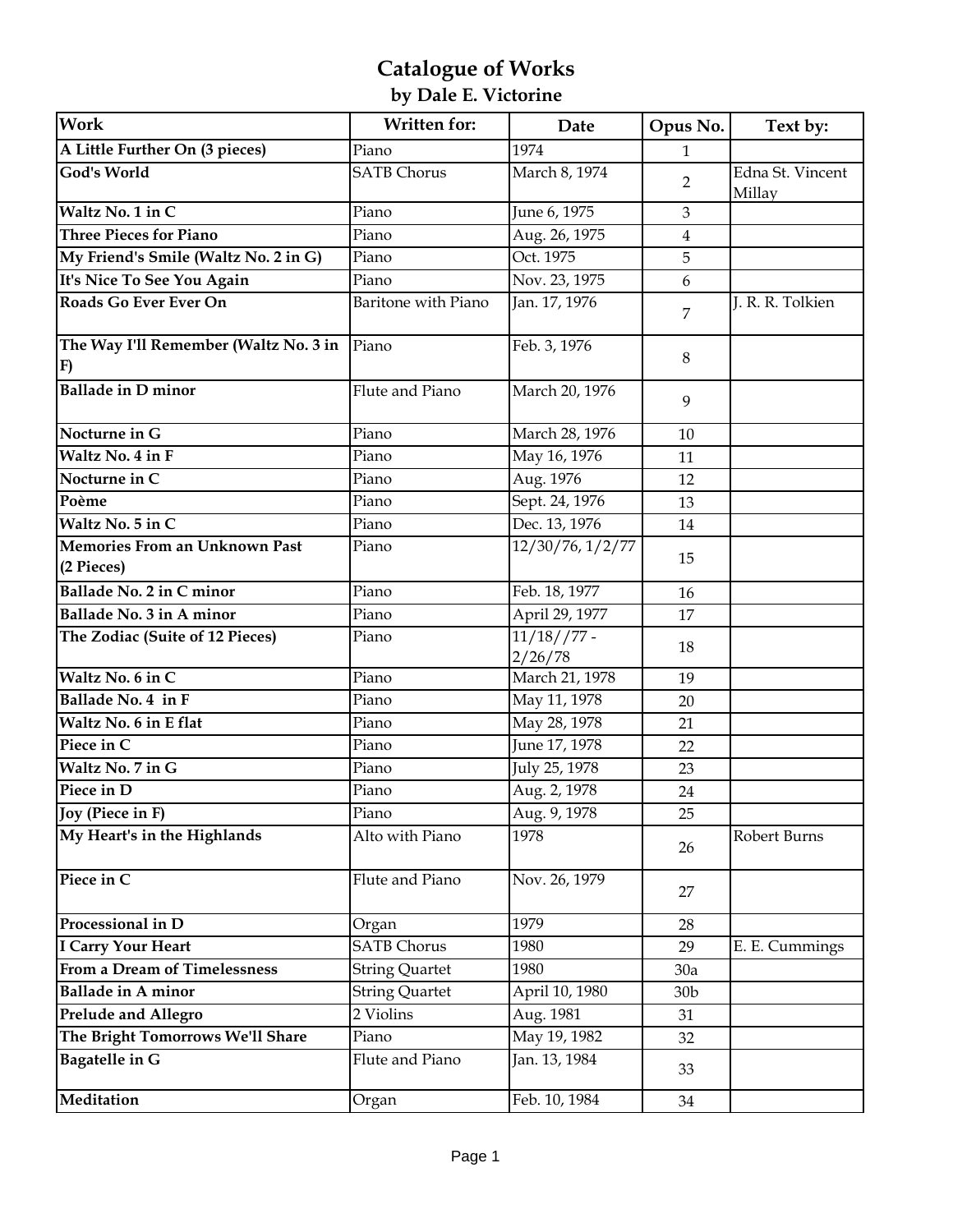| Prayer                          | Soprano solo, Chorus, 1984<br>Piano, Organ, Flute<br>and Alto Recorder                            |                     | 35 |                         |
|---------------------------------|---------------------------------------------------------------------------------------------------|---------------------|----|-------------------------|
| Psalm 23                        | Soprano with Piano                                                                                | Aug. 10, 1984       | 36 |                         |
| <b>Glory to God</b>             | Chorus, Organ, Brass<br>Quartet, Recorder<br>trio, Bells, 2 part<br>children's choir, tam-<br>tam | Sept. 1984          | 37 | From Bible              |
| Psalm 121                       | Chorus and Piano                                                                                  | Oct. 5, 1984        | 38 |                         |
| <b>The First Noel</b>           | <b>SATB Chorus</b>                                                                                | Oct. 16, 1984       | 39 | Traditional             |
| On This Night of Shining Stars  | Soprano with Piano                                                                                | Nov. 1, 1984        | 40 |                         |
| In Time of Daffodils            | Soprano with Piano                                                                                | Jan. 26, 1985       | 41 | E. E. Cummings          |
| Now We Are the Children of God  | Soprano, Alto, Piano                                                                              | Jan. 1985           | 42 | Bible                   |
| Prelude                         | Piano                                                                                             | Dec. 6, 1985        | 43 |                         |
| <b>Meditation 2 for Organ</b>   | Organ                                                                                             | Dec. 29, 1985       | 44 |                         |
| Chorale                         | Piano                                                                                             | Dec. 31, 1985       | 45 |                         |
| Somewhere I have Never Traveled | Tenor with Piano                                                                                  | <b>March</b> , 1986 | 46 | E. E. Cummings          |
| <b>Consider the Lilies</b>      | Soprano with Piano                                                                                | May 25, 1986        | 47 | From book of<br>Matthew |
| The Lord's Prayer               | <b>SSATB Chorus</b>                                                                               | Aug. 18, 1986       | 48 |                         |
| <b>I Thank You God</b>          | Alto with Piano                                                                                   | Sept. 4, 1986       | 49 | E. E. Cummings          |
| Mary's Song                     | Soprano with Piano<br>(also arr. For Chorus<br>and Piano)                                         | Oct. 17, 1986       | 50 | Dale Victorine          |
| We Live in Thee                 | Soprano with Piano                                                                                | April 11, 1987      | 51 | Dale Victorine          |
| <b>Clap Your Hands</b>          | Soprano, Trumpet<br>and Organ                                                                     | April 24            | 52 | Dale Victorine          |
| When I Call to You              | Alto with Piano                                                                                   | May 1, 1987         | 53 | Dale Victorine          |
| Serenity                        | Harp                                                                                              | June 12, 1987       | 54 |                         |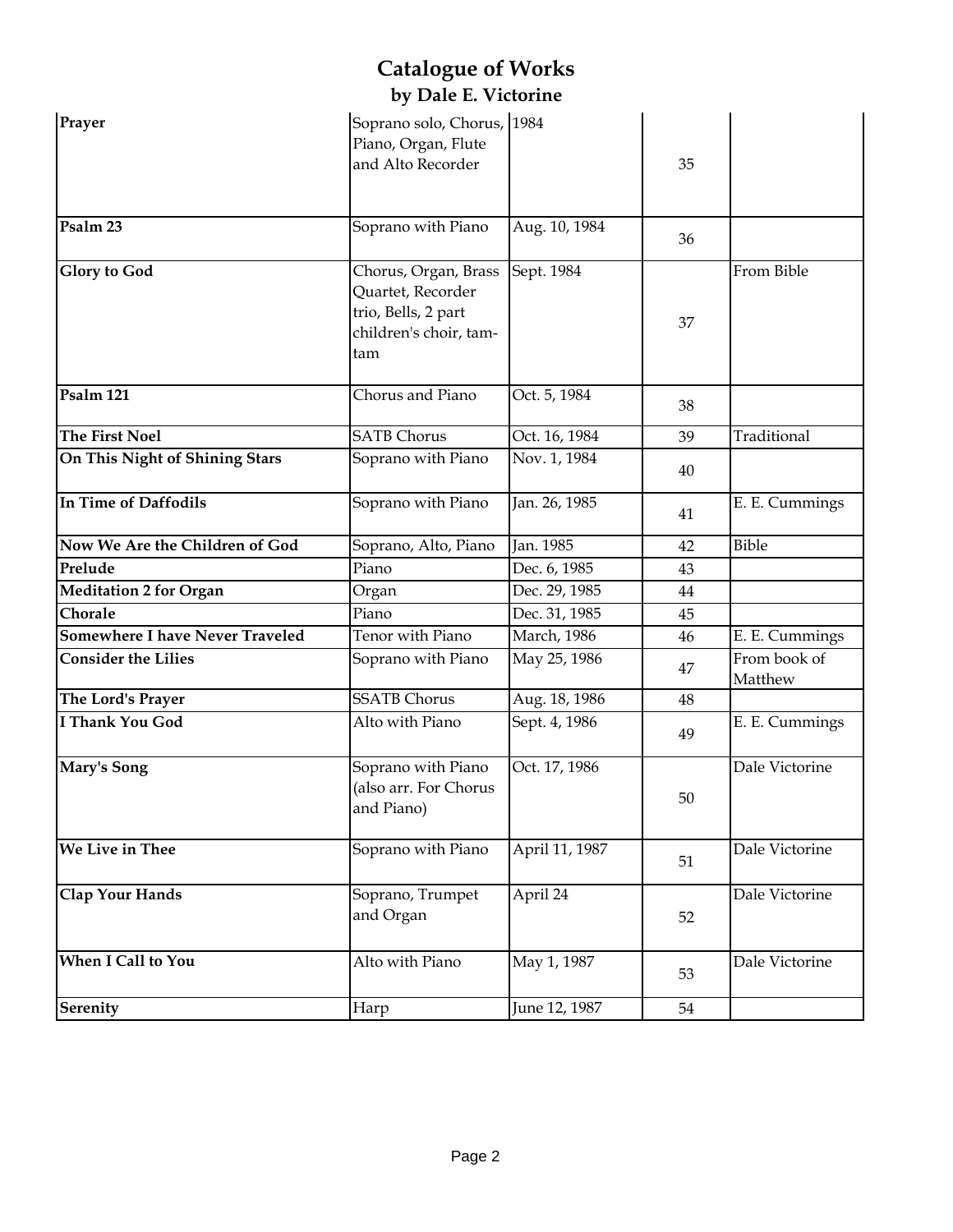| Meditation 3                                                                    | Alto Recorder and<br>Organ (Also arr. For<br>Symphonic Band) | June 18, 1987  | 55 |                     |
|---------------------------------------------------------------------------------|--------------------------------------------------------------|----------------|----|---------------------|
| Fanfare                                                                         | Organ (Also arr. For<br>Symphonic Band)                      | June 20, 1987  | 56 |                     |
| Meditation No. 4 "Shanti" (Peace)                                               | Organ                                                        | June 22, 1987  | 57 |                     |
| It's a Miracle                                                                  | <b>SSATB</b> Chorus with<br>Piano                            | June 29, 1987  | 58 | Dale Victorine      |
| Abendlied                                                                       | Violin with Piano                                            | Aug. 1987      | 59 |                     |
| He's By My Side (Gospel)                                                        | Soprano with Piano                                           | Sept. 12, 1987 | 60 | Dale Victorine      |
| <b>Three New Renaissance Dances</b>                                             | Recorder Quartet                                             | Oct. 1987      | 61 |                     |
| I'm Listening Now                                                               | Soprano with Piano                                           | Dec. 12, 1987  | 62 | Dale Victorine      |
| The Lord is Great                                                               | <b>SSATB Chorus</b>                                          | Dec. 23, 1987  | 63 | Dale Victorine      |
| <b>Kyrie Eleison</b>                                                            | Soprano with Piano                                           | Dec. 31, 1987  | 64 |                     |
| <b>I Love You Much</b>                                                          | Soprano with Piano                                           | March 2, 1988  | 65 | E. E. Cummings      |
| <b>Mountain Song</b>                                                            | Violin and Piano                                             | April 22, 1988 | 66 |                     |
| Waltz No. 8 in F                                                                | Piano                                                        | May 16, 1988   | 67 |                     |
| Waltz No. 9 in A                                                                | Flute and Piano                                              | May 21, 1988   | 68 |                     |
| Anyone Lived in a Pretty How Town                                               | Soprano with Piano                                           | May 27, 1988   | 69 |                     |
| In Your Peace                                                                   | Chorus with Organ                                            | July 23, 1988  | 70 | Dale Victorine      |
| I Have a Dream                                                                  | Symphony Orchestra, Oct. 25, 1988<br>Narrator, Chorus        |                | 71 | Martin L. King, Jr. |
| <b>Festive Prelude</b>                                                          | Organ                                                        | Jan. 29, 1989  | 72 |                     |
| "Theater of my Mind" (Incidental Music Flute and Keyboard<br>for a Poetry Play) |                                                              | Spring 1989    | 73 | Vera Scutt Taicher  |
| Symphony in D minor                                                             | Symphonic Band                                               | July 17, 1991  | 74 |                     |
| <b>Concert Prelude in F for Organ</b>                                           | Organ                                                        | Jan. 11, 2000  | 75 |                     |
| <b>Run and Play</b>                                                             | Flute and Piano                                              | Aug. 2000      | 76 |                     |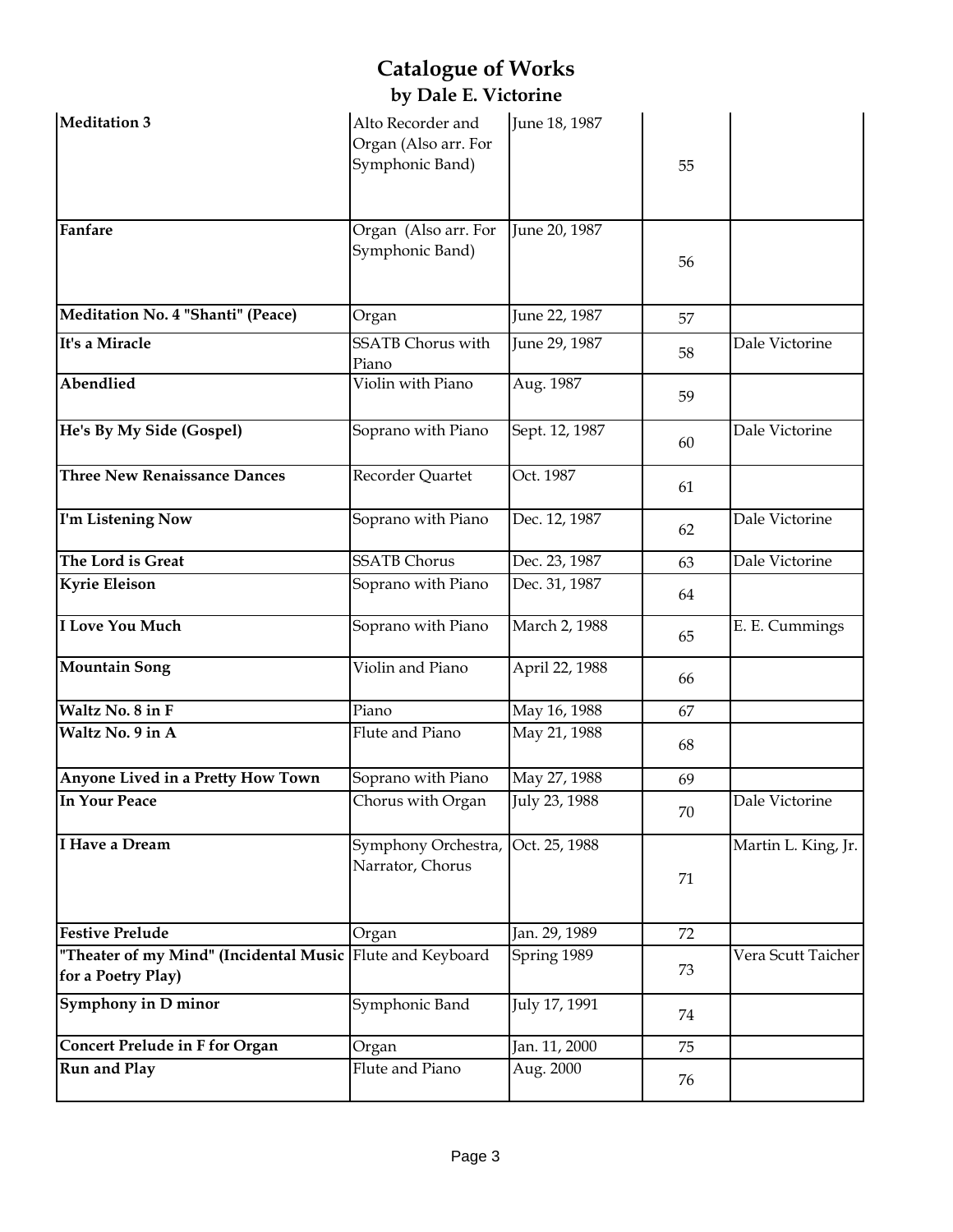| The Road Not Taken                          | <b>SATB Chorus with</b><br>Piano | Jan. 2001      | 77  | Robert Frost                             |
|---------------------------------------------|----------------------------------|----------------|-----|------------------------------------------|
| Three Tanka Vignettes                       | <b>Women's Chorus</b>            | March 2001     | 78  | Ono no Komachi                           |
| Violin Sonata No. 1 in A minor              | Violin and Piano                 | March 25, 2001 | 79  |                                          |
| String Quartet No. 1 in C                   | <b>String Quartet</b>            | Aug. 8, 2001   | 80  |                                          |
| Remembrance                                 | Trumpet and Piano                | Oct. 2001      | 81  |                                          |
| Intermezzo in G                             | Flute and Piano                  | May 5, 2002    | 82  |                                          |
| Piano Sonata No. 1                          | Piano                            | June 21, 2002  | 83  |                                          |
| Trio for Piano, Violin, Cello in D minor    | Piano, Violin and<br>Cello       | March 2, 2003  | 84  |                                          |
| Temple Garden                               | Percussion Ensemble              | June 2, 2003   | 85  |                                          |
| Sonata for Cello and Piano in D             | Cello and Piano                  | Jan. 10, 2004  | 86  |                                          |
| <b>Overture for Chamber Orchestra</b>       | Chamber Orch.                    | April 7, 2004  | 87  |                                          |
| Sonata for Flute and Guitar                 | Flute and Guitar                 | Nov. 4, 2004   | 88  |                                          |
| <b>Gilroy Rag</b>                           | Piano                            | Dec. 11, 2004  | 89  |                                          |
| Violin Sonata No. 2 in F major              | Violin and Piano                 | Dec. 22, 2005  | 90  |                                          |
| <b>She Walks in Beauty</b>                  | <b>SATB Churus</b>               | Aug. 16, 2006  | 91  | Lord Byron                               |
| Sting Quartet No. 2 in A minor              | <b>String Quartet</b>            | Oct. 24, 2006  | 92  |                                          |
| Piano Sonata No. 2                          | Piano                            | Jan. 1, 2007   | 93  |                                          |
| In Just                                     | SSA Chorus with<br>Piano         | April 21, 2007 | 94  | E. E. Cummings                           |
| <b>Sweet Was the Song</b>                   | <b>SATB Chorus</b>               | July 25, 2007  | 95  | Traditional                              |
| Duet for Flute and Alto Sax                 | Flute and Alto Sax               | Nov. 14, 2007  | 96  |                                          |
| <b>Petite Suite for SATB Recorders</b>      | <b>SATB Recorders</b>            | Dec. 9, 2007   | 97  |                                          |
| <b>Fanfare for Brass Ensemble</b>           | 10 Piece Brass<br>Ensemble       | Dec. 17, 2007  | 98  |                                          |
| Why Not?                                    | SA & SATB Chorus<br>with Piano   | Dec. 22, 2007  | 99  | Text for Chorus:<br>Robert F.<br>Kennedy |
| The Pasture                                 | <b>SATB Chorus with</b><br>Piano | Nov. 14, 2008  | 100 | Robert Frost                             |
| Sonata for Cello and Piano No. 2 in A       | Cello and Piano                  | April 16, 2009 | 101 |                                          |
| Sonata for Flute and Piano in G             | Flute and Piano                  | March 27, 2010 | 102 |                                          |
| Sonata for Clarinet and Piano in C<br>minor | Clarinet and Piano               | March 25, 2011 | 103 |                                          |
| Reflections - Suite for Piano               | Piano                            | June 18, 2012  | 104 |                                          |
| Ozymandias                                  | Tenor with Piano                 | Sept. 22, 2013 | 105 | Poem by Percy<br><b>Bysshe Shelley</b>   |